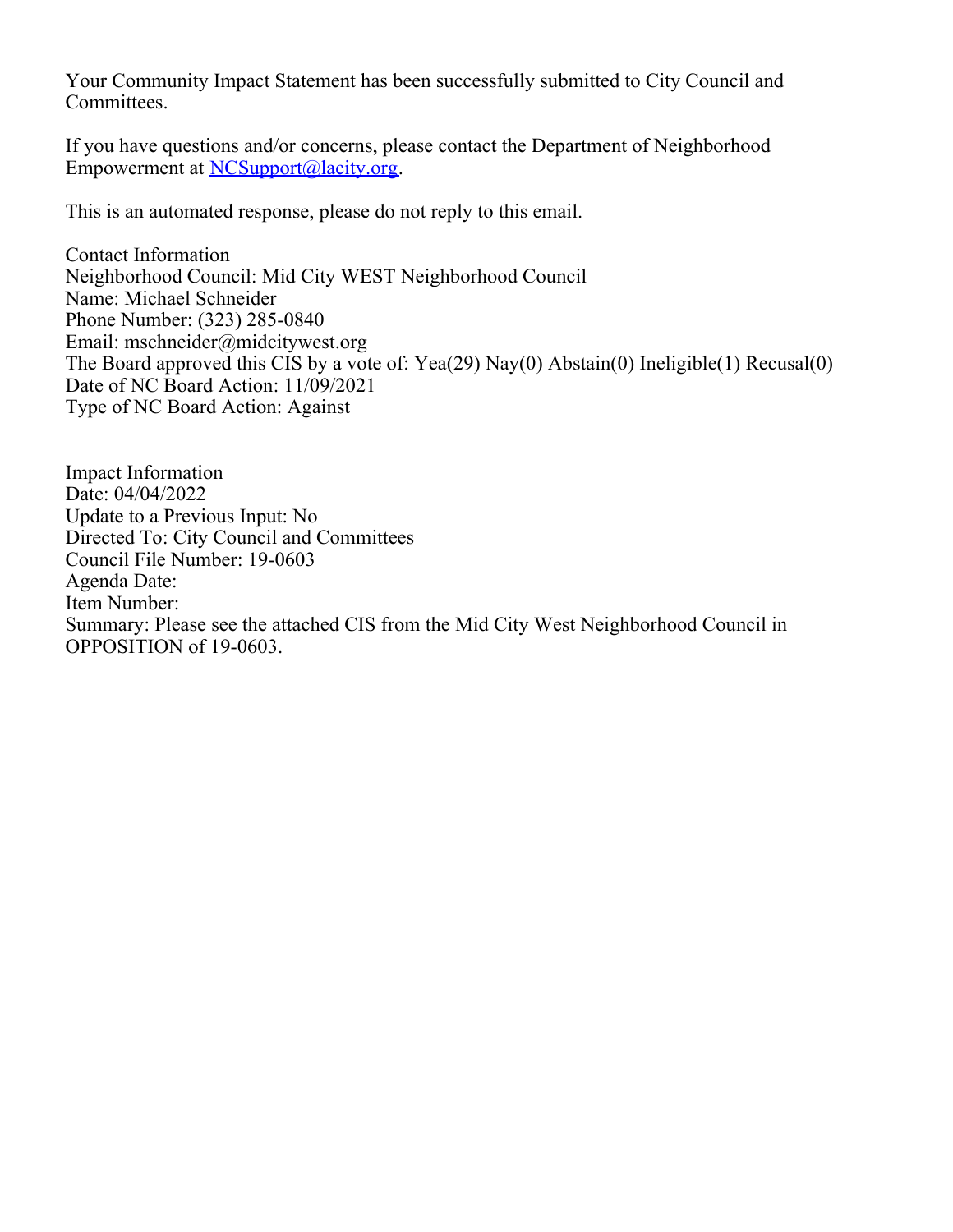

## **BOARD OF DIRECTORS 2021 -2023**

Lauren Nichols *Chair*

Michael Schneider *Vice Chair*

Will Hackner *Second Vice Chair*

Melissa Algaze *Secretary*

Ben Kram *Treasurer*

Thomas Bailey Cindy Bitterman Shem Bitterman Lyndsey Bonomolo Lauren Borchard Lindsey Chase Isack Fadlon Amy Goldenberg Sara Griebe Andrea Guttag Ashkaan Hassan Taylor Holland Linda Ignarro Smith Nasim Kablan Dale Kendall Tyler Lambert-Perkins Christian La Mont Lynda La Rose Madeline Liebreich Maria Malbas David Mann Ava Marinelli James Panozzo Thao Tran J. Keith van Straaten Valerie Washburn Don Whitehead Xander Wikstrom



5101 Santa Monica Blvd., Ste. 8 PMB #268 Los Angeles, California 90029 Telephone (323) 285-3540 [www.midcitywest.org](http://www.midcitywest.org)

November 9, 2021

## **CIS in OPPOSITION to CF #19-0603**

## **PASSED 11.9.2021 29-0-0-1**

Dear City Council:

The Mid City West Neighborhood Council opposes this motion and urges the City Council to cease all further work on this law. This motion threatens the viability of housing projects, with especially negative impacts on building affordable housing.

Mid City West has witnessed the impacts of a shortage of homes for the currently unhoused and housing-insecure residents of the neighborhood. This is a crisis that deserves a full toolkit of housing responses. Homeless counts in Los Angeles rose 61 percent between 2015 and the pre-pandemic 2020 count—and likely have only risen further since. In Mid City West's recent homeless count, unhoused persons in the district increased 7%, including a 95% increase in the number of tents on the streets. <sup>1</sup> More housing, especially Permanent Supportive Housing and Affordable Housing, is urgently needed.

The Mid City West Neighborhood Council also understands the need for fire safety. Wildfires are getting worse, and they are getting more destructive and weighing down on our resources to fight them.<sup>2</sup> Many areas of Los Angeles are no stranger to fire, and a substantial number of households are at risk of losing their homes to such a disaster.

However, the effort to expand Fire District 1 is wrongheaded, as it focuses on densely populated areas of the City, close to jobs, transit, and essential services, including some areas of Mid City West. The areas most at risk of destruction in the event of fire are not touched by this motion, and instead, the areas most in need of housing are burdened with higher building costs. If concrete construction is required in the denser areas of the City, the cost of building will almost certainly increase, with a heavy burden placed on affordable housing builders. Affordable developers

<sup>1</sup> [https://drive.google.com/drive/folders/1NduARXbXg5wze-gaijjx7TEwnNwqB\\_F5](https://drive.google.com/drive/folders/1NduARXbXg5wze-gaijjx7TEwnNwqB_F5)

<sup>2</sup>https://www.latimes.com/california/story/2021-10-02/hot-dry-weather-challenges-crews-fighting-california-wildfires